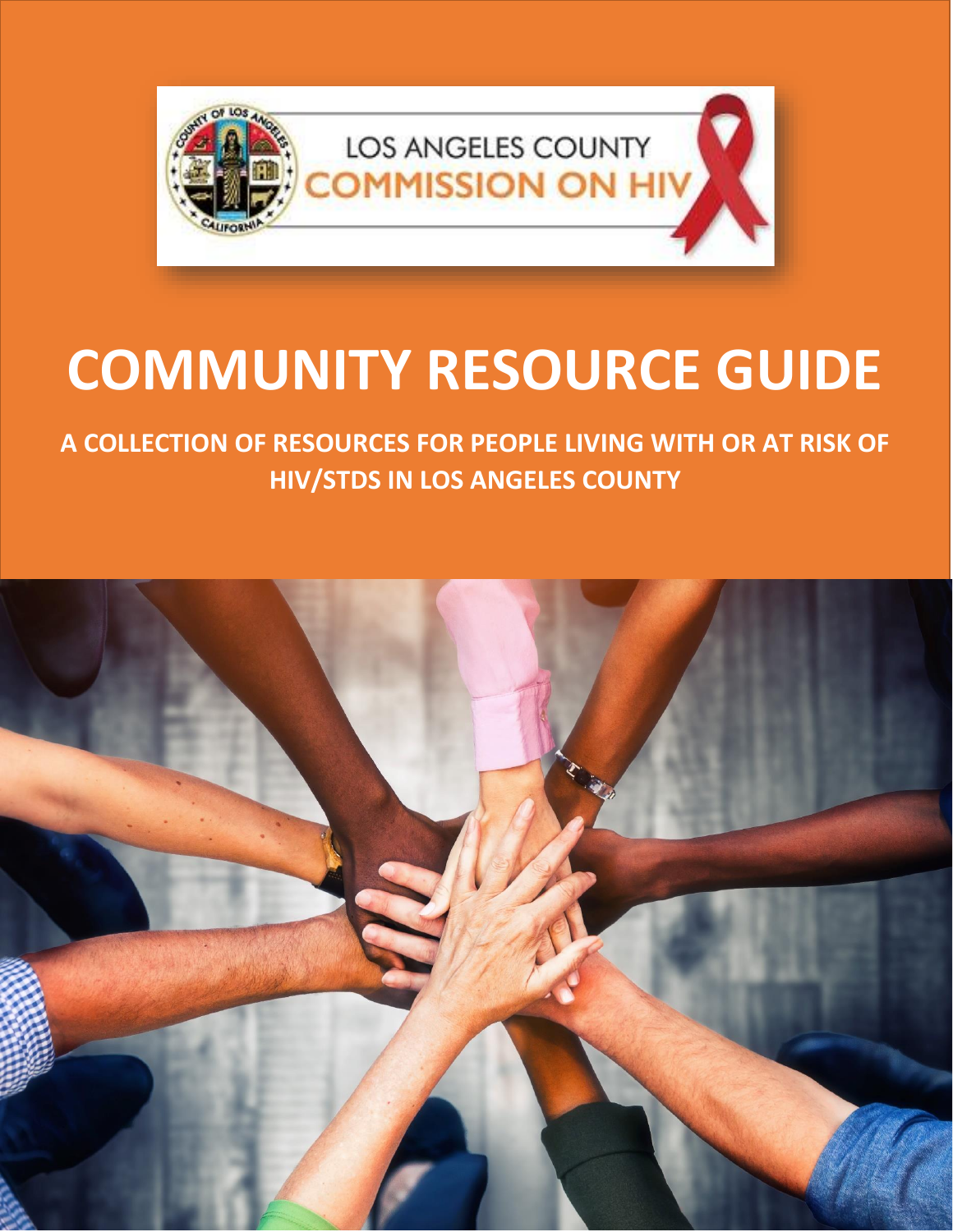## **INTRODUCTION**

This resource guide was developed by the Los Angeles Commission on HIV. It is intended to provide examples of services for Los Angeles County residents who are looking for HIV/STD-related services.

This resource guide provides targeted information for various communities including women, youth and young adults, adults aged 50+, Black/African Americans, Asian American Pacific Islanders, Latinx, Native Americans, and LGBTQ+ individuals.

A more comprehensive database of HIV and STD-related resources can be found at [www.hivconnect.org.](http://www.hivconnect.org/) For information on all health, human and social services in Los Angeles County, visit [www.211la.org.](http://www.211la.org/)

## **PATIENT & CLIENT BILL OF RIGHTS**

Through its Patient & Client Bill of Rights, the Commission empowers clients to act on their own behalf and in partnership with their providers to obtain the best possible HIV/AIDS care and treatment. The Bill of Rights comes from the hearts of people living with HIV/AIDS in the diverse communities of Los Angeles County. To review the goals and expectations for patients & client HIV care and treatment, please click [here.](http://hiv.lacounty.gov/LinkClick.aspx?fileticket=sT1jG0ptxo0%3d&portalid=22)

If you are having challenges in accessing or receiving Ryan White Program services or have concerns with your HIV care or treatment, you may contact the Los Angeles County Department of Public Health Division of HIV and STD Programs (DHSP) Client Grievance Line at (800) 250-8787, by emailing at [dhspgrievance@ph.lacounty.gov,](mailto:dhspgrievance@ph.lacounty.gov) or by visiting their website at [http://publichealth.lacounty.gov/dhsp/QuestionServices.htm.](http://publichealth.lacounty.gov/dhsp/QuestionServices.htm)

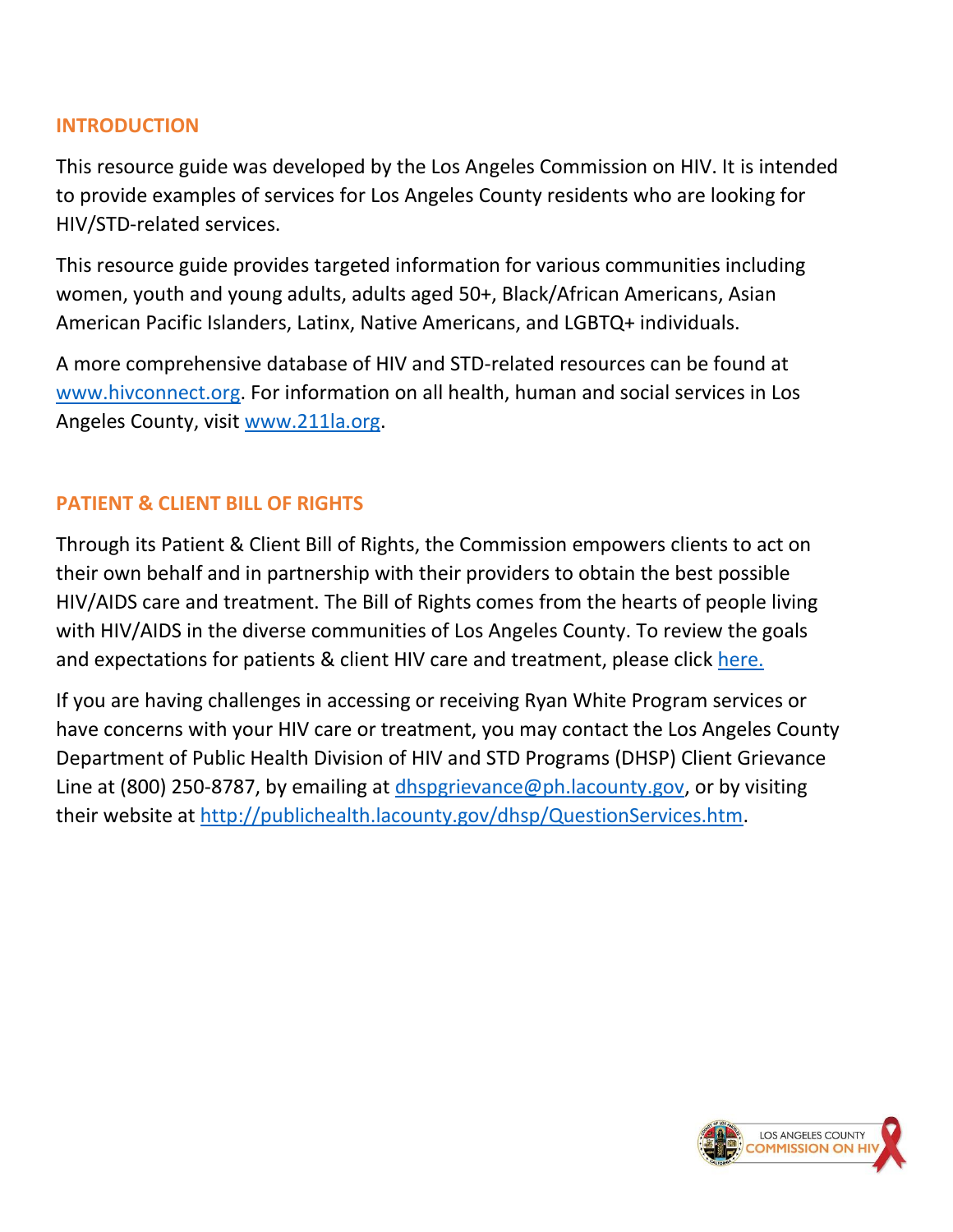## **ABOUT US**

## **WHO WE ARE**

The Los Angeles County Commission on HIV (COH) serves as the local planning council for the planning, allocation, coordination and delivery of HIV/AIDS services.

## **WHAT WE DO**

As an integrated planning body for HIV prevention and care services in Los Angeles County, through its five standing committees (Executive, Operations, Planning, Priorities & Allocations (PP&A), Public Policy, and Standards & Best Practices (SBP), the COH is responsible for:

- Setting care/treatment priorities/allocations,
- Developing a comprehensive care plan,
- Assessing the administrative mechanism of service delivery,
- Evaluating service system effectiveness,
- Service coordination,
- Annual needs assessments,
- Setting minimum service standards/outcomes,
- Defining ways to best meet the needs,
- Resolving service system grievances,
- Promoting the availability of services,
- Evaluating other streams of funding,
- Advising the Board on all County HIV funding,
- Policy development and advocacy work, and
- Advising the Board on other HIV-related matters.

## **WHY IT'S IMPORTANT**

In Los Angles County, approximately 57,005 people are living with HIV; of those, approximately 5,100 are unaware of their status. This disease continues to be a serious health epidemic necessitating continued local, state and federal legislation, policies, and planning and service delivery efforts.

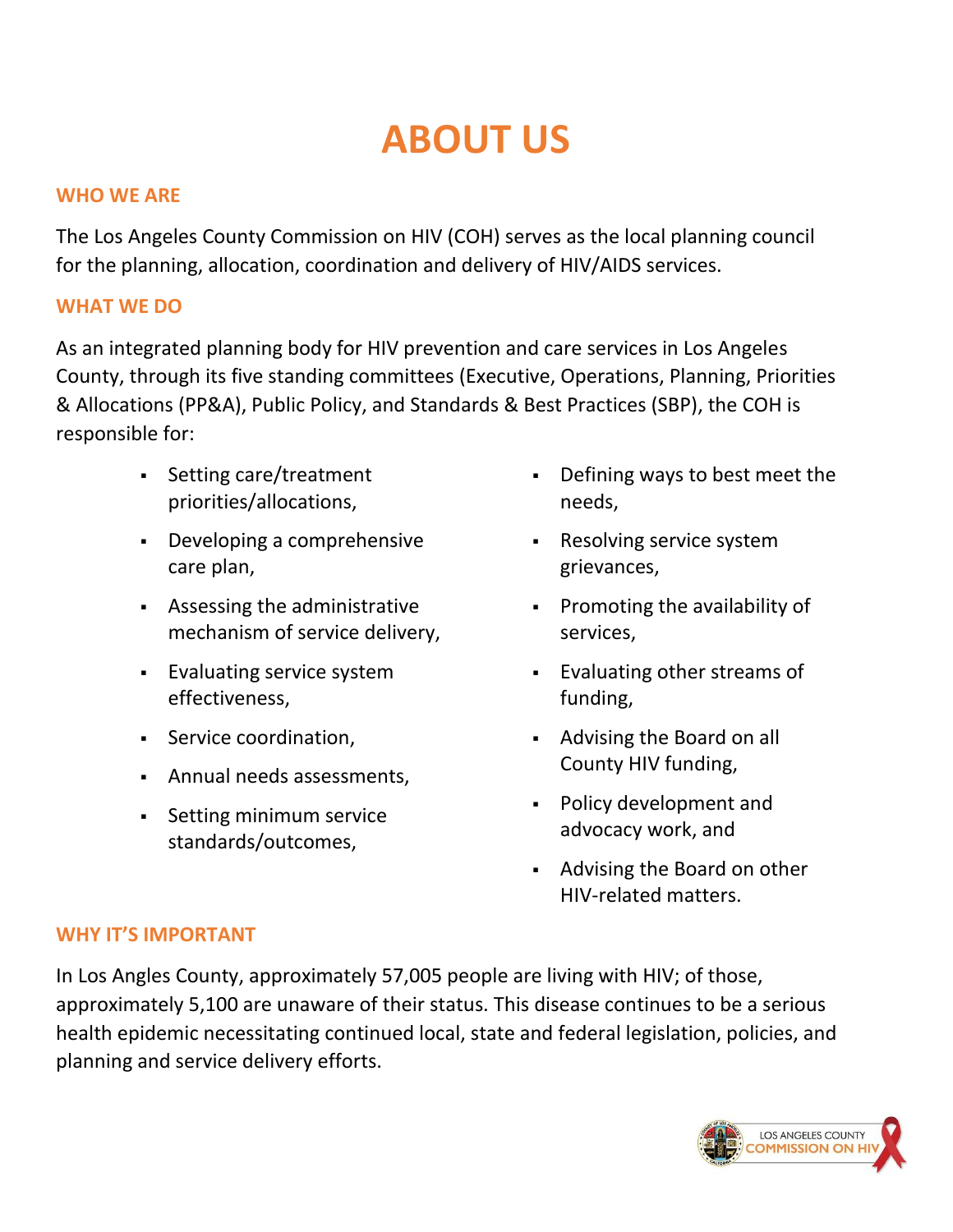## **OUR VALUES**

## **MISSION**

A comprehensive, sustainable, accessible system of prevention and care that empowers people at-risk, living with or affected by HIV to make decisions and to maximize their lifespans and quality of life.

## **VISION**

The Los Angeles County Commission on HIV focuses on the local HIV/AIDS epidemic and responds to the changing needs of People Living With HIV/AIDS (PLWHA) within the communities of Los Angeles County. The Commission on HIV provides an effective continuum of care that addresses consumer needs in a sensitive prevention and care/treatment model that is culturally and linguistically competent and is inclusive of all Service Planning Areas (SPAs) and Health Districts (HDs).

## **ANTI-RACISM, DIVERSITY, AND INCLUSION INITIATIVE**

The Commission supports and actively incorporates in its planning, the County's Anti-Racism, Diversity, and Inclusion Initiatives (ARDII); an initiative that articulates an antiracist agenda that guides, governs, and increases the County's ongoing commitment to fighting racism in all its dimensions, especially racism that systemically and systematically affects Black residents.

The Commission welcomes commissioners, guests, and the public into a space where people of all opinions and backgrounds can contribute. We create a safe environment that celebrates differences while striving for consensus and is characterized by consistent, professional, and respectful behavior. Our common enemies are HIV and STDs. We strive to be introspective and understand and clarify our assumptions, while appreciating the complex intersectionality of the lives we live. We challenge ourselves to be self-reflective and committed to an ongoing understanding.

For more information on the County's ARDII, click here: <https://ceo.lacounty.gov/antiracism/>

To access the Commission's Statements of Solidarity, click here: <https://tinyurl.com/484rxrbk> https://tinyurl.com/babe32cu

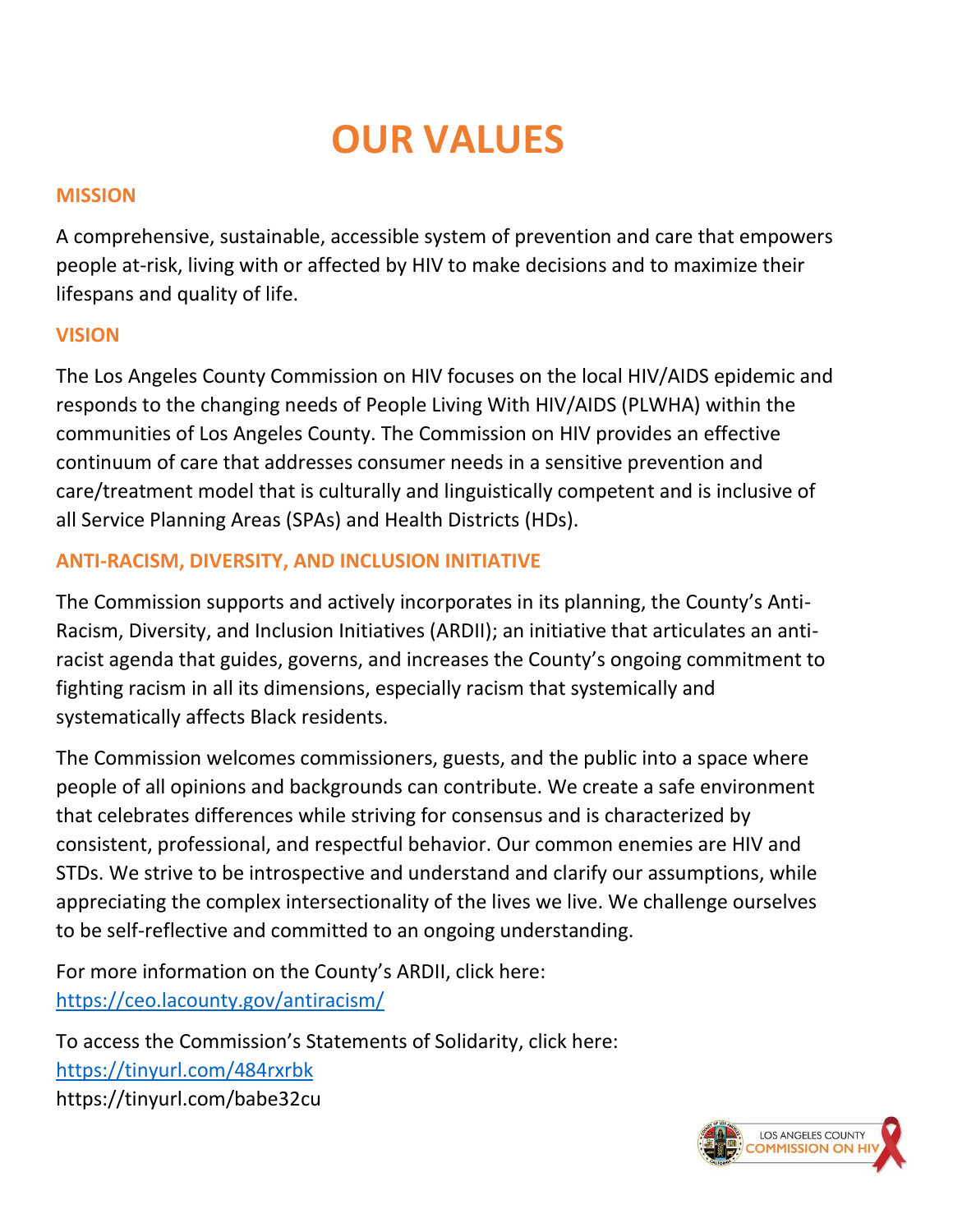## **LOS ANGELES COUNTY RESOURCES**

**Department of Health Services (DHS)** 313 N Figueroa St, Los Angeles, CA 90012 (213) 240-8101 [dhs.lacounty.gov/](https://dhs.lacounty.gov/)

DHS is an integrated health system dedicated to advancing the health of all patients and the community.

#### **Department of Mental Health (DMH)**

24/7 Help Line: (800) 854-7771 Text Line: Text "LA" to 741741 [dmh.lacounty.gov](https://dmh.lacounty.gov/)

DMH is the largest county-operated mental health department in the United States.

#### **Division on HIV and STD Programs (DHSP)**

600 S Commonwealth Ave #10, Los Angeles, CA 90005 (213) 351-8000 [DHSP@ph.lacounty.gov](mailto:DHSP@ph.lacounty.gov) [www.publichealth.lacounty.gov/dhsp/](http://www.publichealth.lacounty.gov/dhsp/)

DHSP works to control the spread of HIV and sexually transmitted diseases, monitor HIV/AIDS and STD morbidity and mortality, increase access to care for those in need, and eliminate HIV-related health inequalities.

#### **HIV Connect**

#### [www.hivconnect.org](http://www.hivconnect.org/)

HIV Connect is a website ran by the Commission on HIV to provide quality resources for all HIV-related needs.

## **Los Angeles County Substance Abuse Prevention and Control (SAPC)**

1000 Fremont Ave, Building A-9 East, 3rd Floor Alhambra, CA 91803 (626) 299-4532 [SAPCMonitorting@ph.lacounty.gov](mailto:SAPCMonitorting@ph.lacounty.gov) [publichealth.lacounty.gov/sapc/](http://publichealth.lacounty.gov/sapc/)

SAPC leads and facilitates the delivery of a full spectrum of prevention, treatment, and recovery support services proven to reduce the impact of substance use, abuse, and addiction in LA County.

#### **Planned Parenthood Los Angeles**

Administrative Headquarters 400 W 30<sup>th</sup> St Los Angeles, CA 90007 (213) 284-3200 [www.plannedparenthood.org/planned](https://www.plannedparenthood.org/planned-parenthood-los-angeles)[parenthood-los-angeles](https://www.plannedparenthood.org/planned-parenthood-los-angeles)

Planned Parenthood Los Angeles provides high-quality, affordable, comprehensive reproductive health care to communities throughout LA County.

#### **PleasePrEPMe**

[www.pleaseprepme.org](http://www.pleaseprepme.org/)

PleasePrEPMe is a searchable and locationresponsive PrEP and PEP provider directory for the state of California.

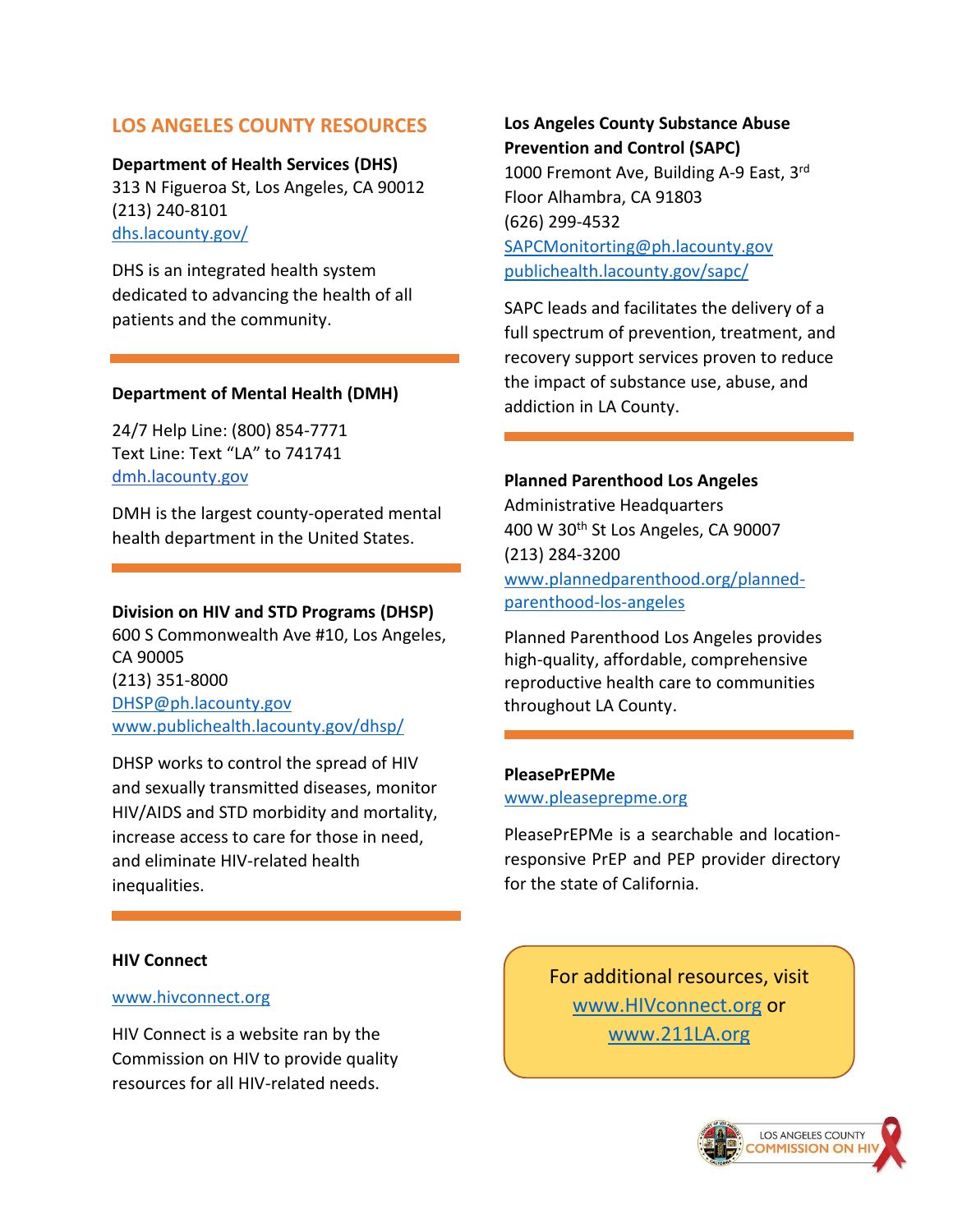## **HOUSING SERVICES**

#### **Alliance for Housing and Healing**

LOS ANGELES OFFICE 825 Colorado Blvd. Ste 100, Los Angeles, CA 90041 (323) 344-4888

#### WEST HOLLYWOOD OFFICE

7531 Santa Monica Blvd. Ste. 201, West Hollywood, CA 90046 (323) 656-1107

#### LONG BEACH OFFICE

1043 Elm Ave. Ste. 402, Long Beach, CA 90813 (562) 294-5500 [www.alliancehh.org](http://www.alliancehh.org/)

Alliance for Housing and Healing provides food and shelter to people struggling with poverty, homelessness, and HIV/AIDS in Los Angeles County.

## **Comprehensive Housing Information and Referrals for People Living With HIV/AIDS (CHIRP LA)**

2121 Flower St, Los Angeles, CA 90007 (213) 741-1951 [info@chirpla.org](mailto:info@chirpla.org) [www.chirpla.org](http://www.chirpla.org/)

CHIRP LA is a housing information and referral program dedicated to preventing homelessness and improving the quality of life of people living with HIV/AIDS in Los Angeles County.

**Los Angeles County Development Authority (LACDA)** 700 W Main Street, Alhambra, CA 91801 (626) 262-4511 [www.lacda.org](https://www.lacda.org/)

LACDA serves as an independent agency dedicated to providing affordable housing and community economic development in LA County.

## **Los Angeles Housing + Community Investment Department - Housing Opportunities for Persons with HIV/AIDS (HOPWA)**

1200 W 7th St. Los Angeles, CA 90017 (213) 808-8805 [hcidla.hopwa@lacity.org](mailto:hcidla.hopwa@lacity.org) [www.hudexchange.info/programs/hopwa/](http://www.hudexchange.info/programs/hopwa/)

HOPWA is a Federal program dedicated to addressing the housing needs of people living with HIV/AIDS.

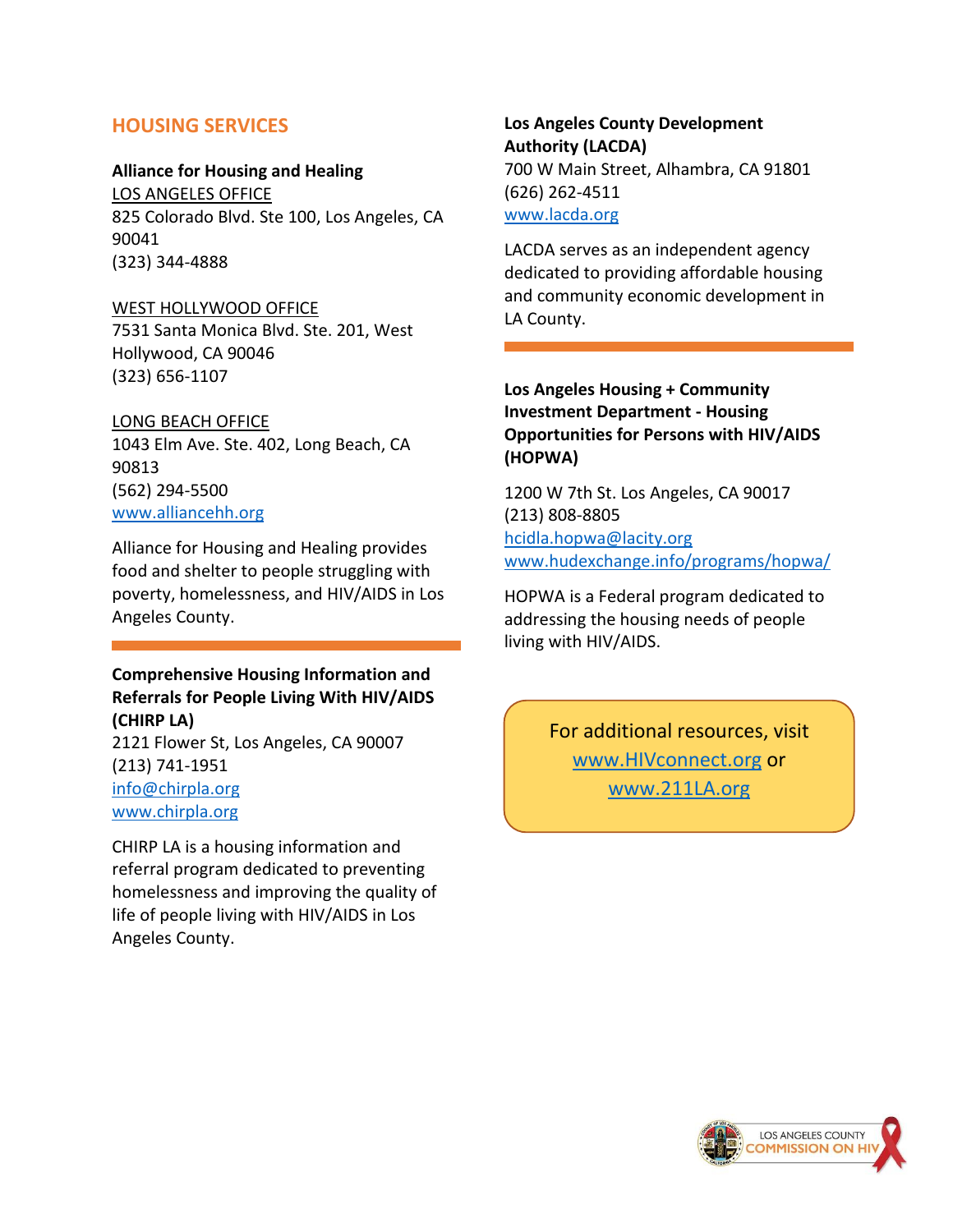## **RESOURCES FOR WOMEN**

### **Being Alive LA - Queen Bees Women's Support Group**

6043 Hollywood Blvd Ste B (2nd Floor) Los Angeles, CA 90028 (323) 874-4322 Tuesday Meetings 6:00pm - 7:30pm (via Zoom) [becky@beingalivela.org](mailto:becky@beingalivela.org) [www.beingalivela.org](http://www.beingalivela.org/)

Being Alive LA is a nonprofit organization dedicated to the mental health, wellness, and independence of HIV positive individuals.

**East Los Angeles Women's Center (ELAWC)** MAIN OFFICE 1431 S. Atlantic Blvd. Los Angeles, CA 9002 (323) 562-5819

THE WELLNESS CENTER AT LAC+USC HOSPITAL 2051 Marengo St, Los Angeles, CA 90033 (213) 481-6030 [www.elawc.org](http://www.elawc.org/)

The East Los Angeles Women's Center is an advocate for women affected by sexual assault, domestic and intimate partner violence, HIV/AIDS, and homelessness.

**Get PrEPLA (PrEP for Women)**  1 (844) Yea-PrEP [prepinfo@ph.lacounty.gov](mailto:prepinfo@ph.lacounty.gov) [www.getprepla.com/women/](http://www.getprepla.com/women/)

GetPrEPLA provides comprehensive health education and resources on where to get access to PrEP.

#### **Los Angeles Family AIDS Network**

10833 Le Conte Ave BH 312 Los Angeles, CA 90095 (310) 206-6369 [FamilyAIDSNetwork@outlook.com](mailto:FamilyAIDSNetwork@outlook.com) [www.lafan.org](http://www.lafan.org/)

The Los Angeles Family AIDS Network facilitates access to medical care and support services for women, infants, children, and youth living with and/or affected by HIV through a high quality, family-centered network of culturally and linguistically competent providers.

#### **Prototypes Women's Center**

1000 N Alameda St, Ste 390 Los Angeles CA, 90012 (213) 542-3838 [information@prototypes.org](mailto:information@prototypes.org) [https://www.prototypes.org](https://www.prototypes.org/)

Prototypes is program dedicated to helping women who are struggling with addiction and other serious issues such as domestic violence and mental illness.

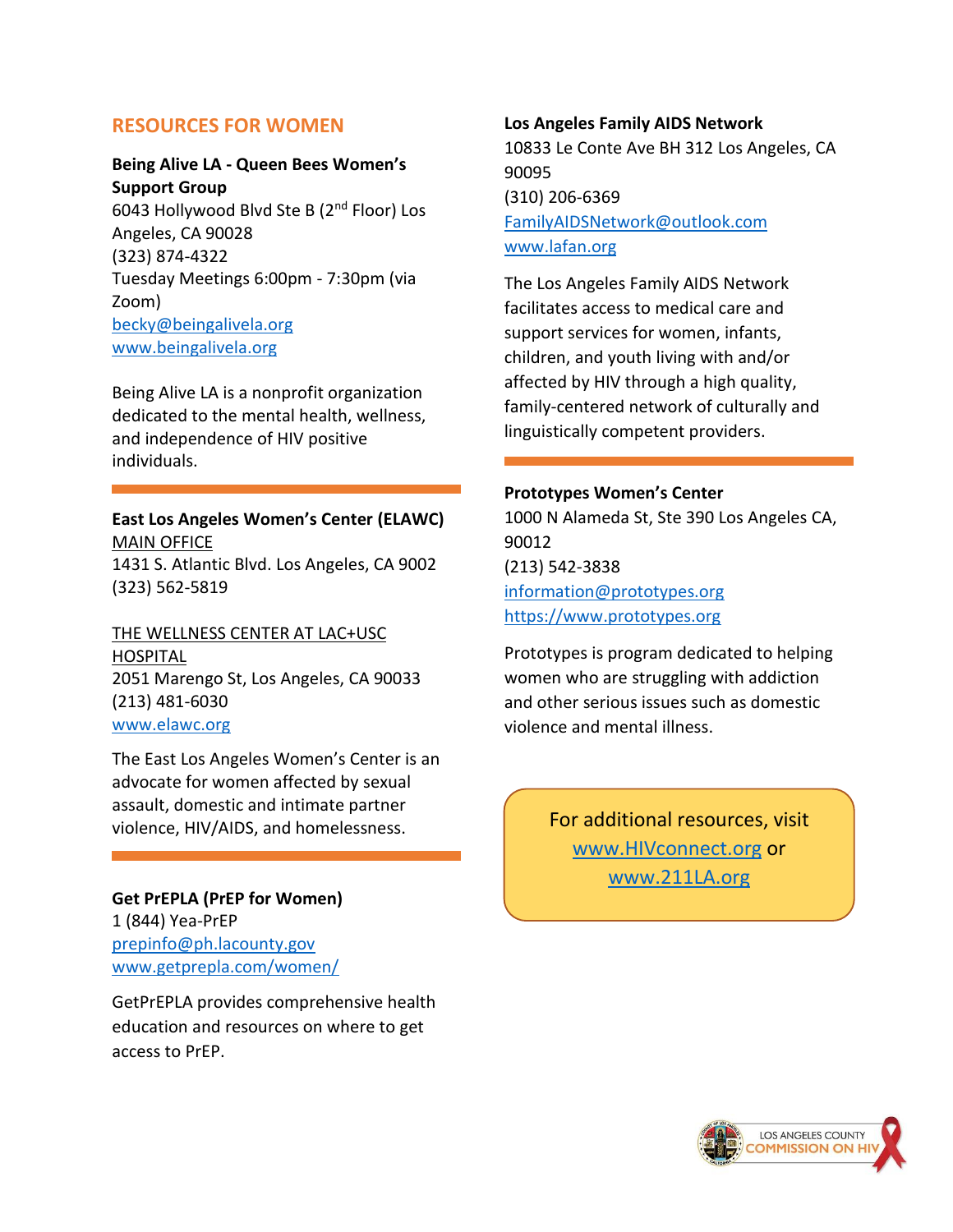## **RESOURCES FOR YOUTH AND YOUNG ADULTS**

## **Children's Hospital Los Angeles: Youth HIV Testing and Prevention**  5000 Sunset Blvd. 4th Floor Los Angeles CA, 90027 (323) 361-7514 [ggranados@chla.usc.edu](mailto:ggranados@chla.usc.edu) [www.chla.org/youth-hiv-testing-and](https://www.chla.org/youth-hiv-testing-and-prevention)[prevention](https://www.chla.org/youth-hiv-testing-and-prevention)

CHLA offers dedicated youth-specific HIV and STI screening and counseling to support adolescents and young adults knowing their status. Staff provides sex positive counseling services and work with each youth to link to any appropriate services. Services are designed specifically for adolescents and young adults ages 13- 24. CHLA provides drop in rapid HIV testing with results available in one minute. STI screening services are also available as requested by youth. All screening services are free of charge.

## **Covenant House California**

1325 N Western Ave, Los Angeles, CA 90027 (323) 461-3131 [www.covenanthousecalifornia.org](http://www.covenanthousecalifornia.org/)

Covenant House is a non-profit homeless shelter that provides sanctuary and support for homeless and trafficked youth, ages 18- 24.

> For additional resources, visit Fulfillment. [www.HIVconnect.org](http://www.hivconnect.org/) or [www.211LA.org](http://www.211la.org/)

## **REACH LA**

1400 E. Olympic Blvd #240 Los Angeles CA, 90021 (213) 622-1650 [info@reachla.org](mailto:info@reachla.org) [www.reachla.info](https://www.reachla.info/)

REACH LA provides HIV prevention education, HIV testing, and linkage to care and support services to HIV positive and high-risk HIV negative youth and young adults.

## **WeCanStopSTDsLA**

(323) 745-2470 [info@wecanstopstdsla.org](mailto:info@wecanstopstdsla.org) [www.wecanstopstdsla.org](http://www.wecanstopstdsla.org/)

WeCanStopSTDsLA is a movement that brings together people and organizations who live, work, serve, and worship in the South Los Angeles, East Los Angeles and Antelope Valley areas of Los Angeles County with the goal of reducing the cases of sexually transmitted diseases (STDs) among youth and young adults.

## **Youth Moving On (YMO)**

456 East Orange Grove Blvd, Ste 140, Pasadena, CA 91104 (626) 765-6010 [ymoinfo@hillsides.org](mailto:ymoinfo@hillsides.org) [www.youthmovingon.org](https://www.youthmovingon.org/)

YMO provides transition-age youth (ages 16 – 25) with a continuum of support services to empower them to find lasting independence and a lifetime of personal

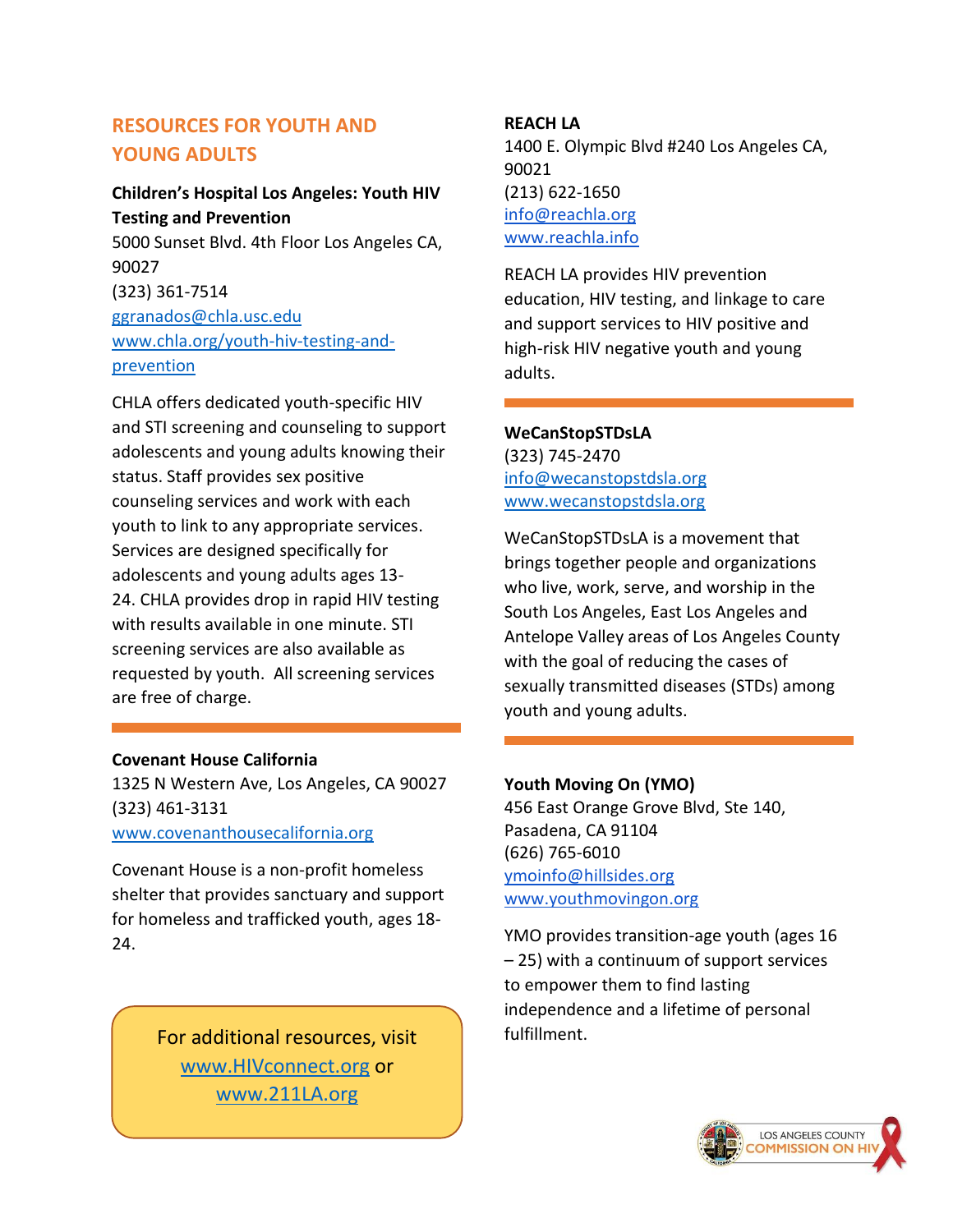## **RESOURCES FOR ADULTS AGED 50+**

## **APLA Health HIVE Program**

Contacts: Brian Risley (213) 201-1304 or [brisley@apla.org;](mailto:brisley@apla.org) Emmanuel Sanchez-Ramos (213) 201-1547 or [esanchezramos@apla.org](mailto:esanchezramos@apla.org) [www.aplahealth.org/services/hiv-older](http://www.aplahealth.org/services/hiv-older-adults/)[adults/](http://www.aplahealth.org/services/hiv-older-adults/)

HIVE (HIV-Elders) is tailored for men who have sex with men (MSM) of all ethnicities who are 50 years of age and older and living with HIV. HIVE is designed to improve the health and well-being of this growing population of men by addressing stigma, social isolation, social support, connection, and empowerment.

## **Los Angeles County Workforce Development, Aging, and Community Services (WDACS)** 3175 W. 6th St Los Angeles, CA 90020 (213) 738-2600 [info@wdacs.lacounty.gov](mailto:info@wdacs.lacounty.gov) <https://wdacs.lacounty.gov/>

WDACS is a comprehensive community resource that provides personal, social, and economic services for residents and businesses. We provide equitable opportunities for all of LA County to grow, succeed and thrive.

**Los Angeles LGBT Center Senior Services** 1602 Ivar Ave Los Angeles, CA 90028 (323) 466-4372 [www.lalgbtcenter.org/social-service-and](http://www.lalgbtcenter.org/social-service-and-housing/senior)[housing/senior](http://www.lalgbtcenter.org/social-service-and-housing/senior)

The LA LGBT Center Senior Services Department provides LGBTQ+ seniors (50+) assistance for any needs, resources for affordable housing, and opportunities to connect with peers.

## **Project Angel Food**

922 Vine St Los Angeles, CA 90038 (323) 845-1800 [info@angelfood.org](mailto:info@angelfood.org) [www.angelfood.org](http://www.angelfood.org/)

Project Angel Food prepares and delivers free meals to men, women, and children affected by life-threatening illnesses.

## **Project Chicken Soup**

P.O. Box 480241 Los Angeles, CA 90048 (310) 836-5402 [info@projectchickensoup.org](mailto:info@projectchickensoup.org) [www.projectchickensoup.org](http://www.projectchickensoup.org/)

Project Chicken Soup is a non-profit organization that prepares and delivers free meals to people in the greater Los Angeles area who are living with HIV/AIDS, cancer, and other life-threatening illnesses.

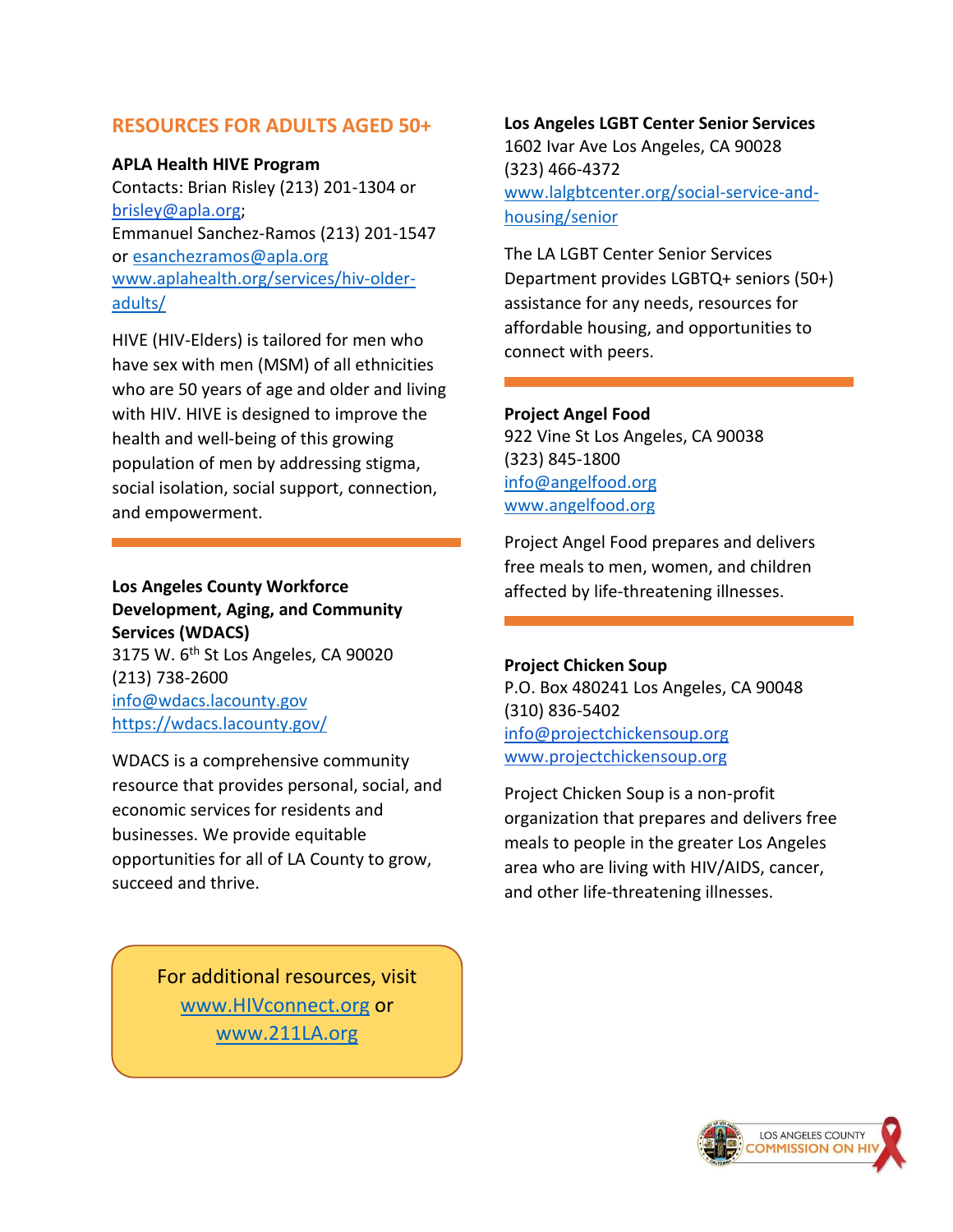## **BLACK/AFRICAN AMERICAN COMMUNITY RESOURCES**

## **Arming Minorities Against Addiction and Disease (AMAAD)**

10221 S Compton Ave Ste 105, Los Angeles, CA 90002 (323) 569-1610 [www.amaad.org](http://www.amaad.org/)

AMAAD provides community-based recovery support networks for Black LGBTQ+ people living in South Los Angeles.

## **Black AIDS Institute (BAI)**

1833 West 8th Street Ste 200 Los Angeles, CA 90057 (213) 353-3610 [blackaids.org](https://blackaids.org/)

BAI strives to end HIV in Black communities by engaging Black institutions and individuals in mobilization, policy, and advocacy efforts.

## **Black Women for Wellness**

4340 11th Ave, Los Angeles, CA 90008 (323) 290-5955 [info@bwwla.com](mailto:info@bwwla.com) [www.bwwla.org](https://www.bwwla.org/)

Black Women for Wellness is an organization committed to the health and well-being of Black women and girls through the use of health education, empowerment, and advocacy.

> For additional resources, visit [www.HIVconnect.org](http://www.hivconnect.org/) or [www.211LA.org](http://www.211la.org/)

**California Black Women's Health Project (CABWHP)**  9800 S La Cienega Blvd Ste 905, Inglewood, CA 90301 (310) 412-1828 [wellwoman@cabwhp.org](mailto:wellwoman@cabwhp.org) [www.cabwhp.org](http://www.cabwhp.org/)

CABWHP is a state-wide, non-profit organization committed to improving the health of Black women in California through advocacy, education, outreach, and policy.

## **In the Meantime Men's Group (ITMT)**

2146 W Adams Blvd, Los Angeles, CA 90018 (323) 733-4868 [inthemeantimemen@aol.com](mailto:inthemeantimemen@aol.com) [www.inthemeantimemen.org](http://www.inthemeantimemen.org/)

ITMT is a support group for gay Black men dedicated to enriching, empowering, and extending the lives of Black men through social, educational, health, and wellness programs and services.

## **Minority AIDS Project (MAP)**

5149 W Jefferson Blvd, Los Angeles, CA 90016 (323) 936-4949 [info@minorityaidsproject.org](mailto:info@minorityaidsproject.org) [www.minorityaidsproject.org](http://www.minorityaidsproject.org/)

MAP is a community-based HIV/AIDS organization established and managed by people of color. MAP provides a continuum of services relating to HIV/AIDS prevention, care, and treatment support for marginalized communities who are at high risk of HIV infection.

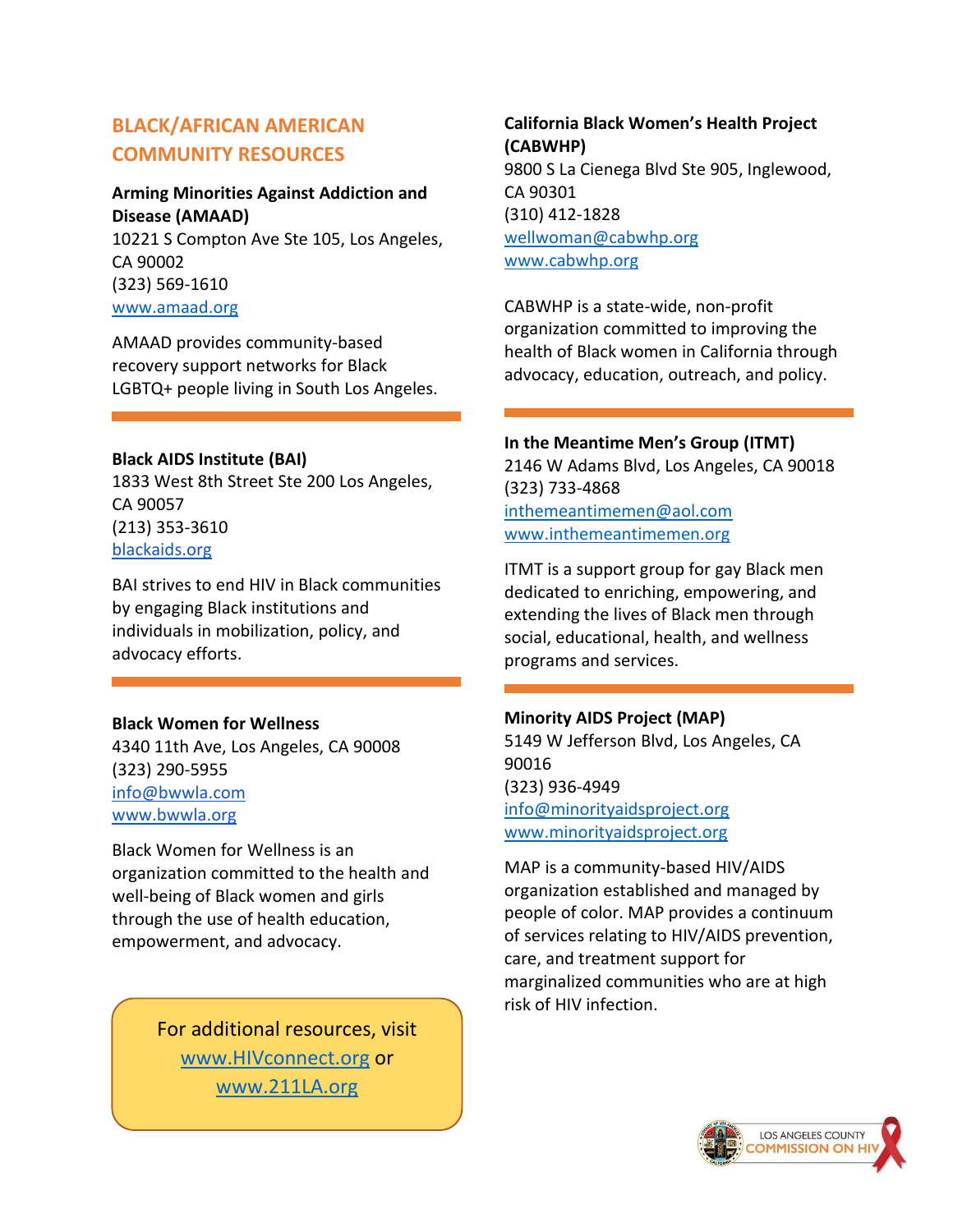## **LATINX COMMUNITY RESOURCES**

#### **Bienestar Human Services**

EAST LOS ANGELES 5326 E Beverly Blvd, Los Angeles, CA 90022

HOLLYWOOD 4955 W Sunset Blvd, Los Angeles, CA 90027

LONG BEACH 2690 Pacific Ave Ste 300, Long Beach, CA 90806

POMONA 180 E Mission Blvd, Pomona, CA 91766

SAN FERNANDO VALLEY 8134 Van Nuys Blvd, Ste 200 Panorama City, CA 91402

SOUTH LOS ANGELES 130 W Manchester Ave Los Angeles, CA 90003

(866) 590-6411 [info@bienstar.org](mailto:info@bienstar.org) [www.bienestar.org](https://www.bienestar.org/)

Bienestar is a community-based health care and social services organization that specializes in identifying and addressing health issues faced by the Latino and LGBTQ communities. Services include medical care, HIV/AIDS treatment and prevention, sexual health education, mental health services, and substance use counseling and treatment.

#### **El Proyecto del Barrio**

Headquarters 8932 Woodman Ave, Arleta, CA 91331 (818) 810-3500 [contactus@elproyecto.us](mailto:contactus@elproyecto.us) [www.elproyecto.us](http://www.elproyecto.us/)

El Proyecto del Barrio provides health and human services in communities with underserved populations.

## **The Wall Las Memorias Project** DOWNTOWN LA HUB

800 W. Sixth St, Ste 750 Los Angeles, CA 90042

BOYLE HEIGHTS HUB 2020 E 1<sup>st</sup> St, Los Angeles, CA 90033

(323) 257-1056 [info@twlmp.org](mailto:info@twlmp.org) [www.thewalllasmemorias.org](http://www.thewalllasmemorias.org/)

The Wall Las Memorias is a community health and wellness organization dedicated to serving Latino, LGBTQ+ , and other underserved populations through advocacy, education, and building the next generation of leadership.

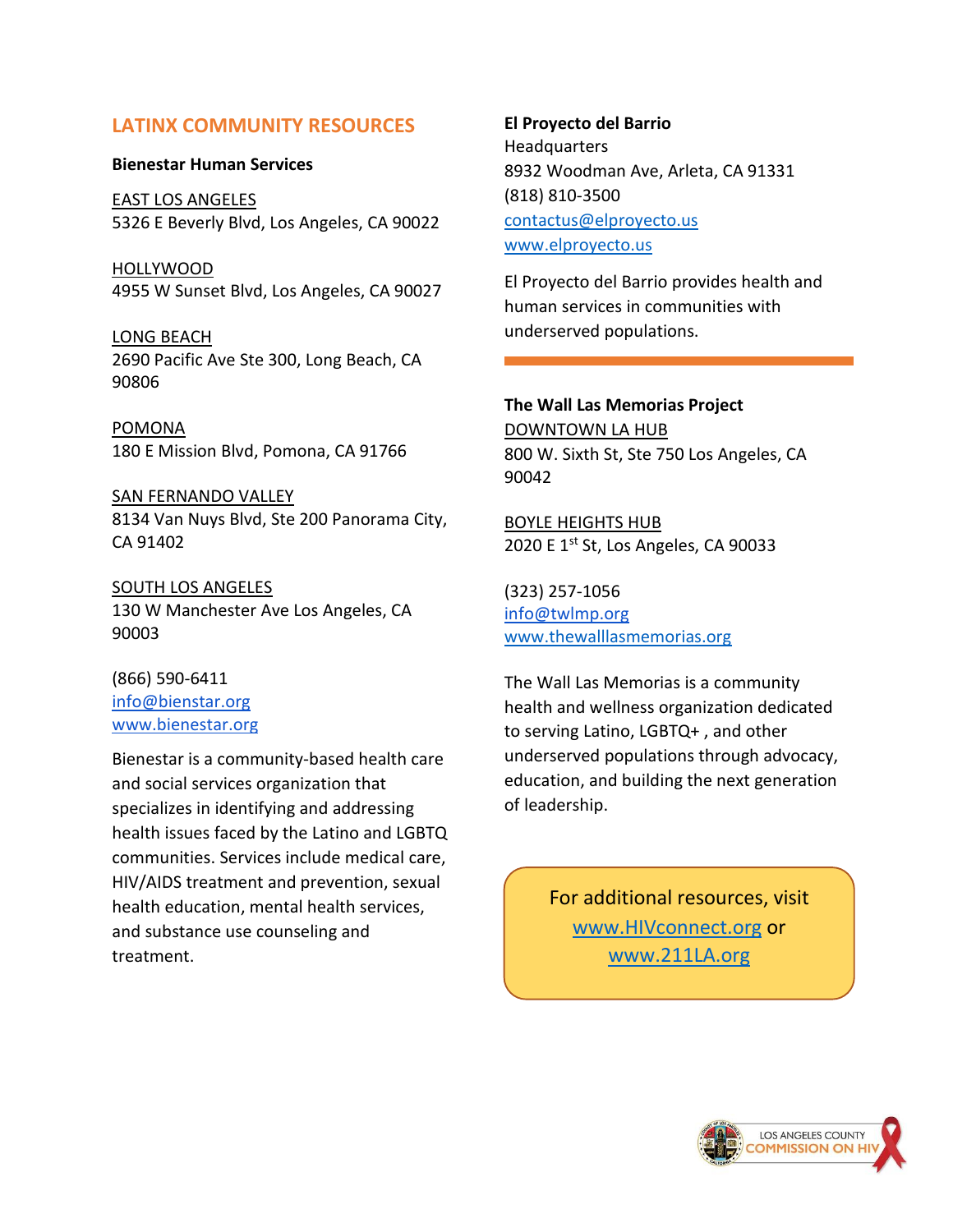## **ASIAN AMERICAN PACIFIC ISLANDER COMMUNITY RESOURCES**

### **API Equality – LA**

13636 Ventura Blvd Ste 397, Sherman Oaks, CA (213) 580-1800 [contact@apiequalityla.org](mailto:contact@apiequalityla.org) [www.apiequalityla.org](http://www.apiequalityla.org/)

API Equality LA empowers Asian & Pacific Islander communities to achieve LGBTQ+, racial, and social justice.

## **Asian American Drug Abuse Program (AADAP)**

5318 S Crenshaw Blvd, Los Angeles, CA 90043 (323) 293-6284 [info@aadapinc.org](mailto:info@aadapinc.org) [www.aadapinc.org](http://www.aadapinc.org/)

AADAP is a non-profit organization dedicated to serving Asian Pacific Islanders and other under-served communities with substance abuse services throughout Los Angeles County.

**Asian Pacific AIDS Intervention Team (APAIT)** 3055 Wilshire Blvd Ste 300 Los Angeles, CA 90010 (213) 357-3830 [info@apaitonline.org](mailto:info@apaitonline.org) [www.apaitonline.org](http://www.apaitonline.org/)

APAIT works to improve the quality of life for medically underserved communities living with or at risk for HIV/AIDS and other health disparities.

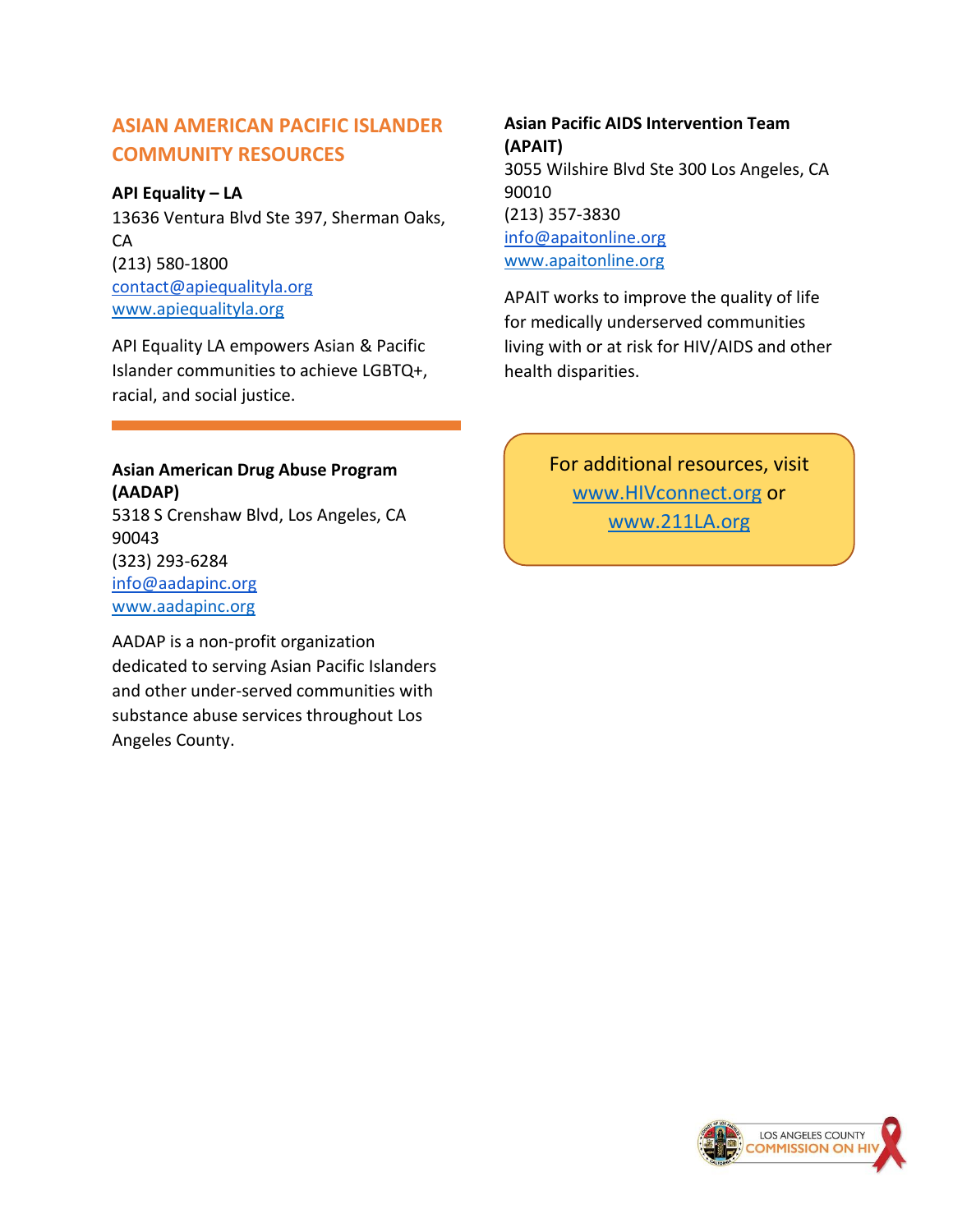## **NATIVE AMERICAN COMMUNITY RESOURCES**

## **American Indian Changing Spirits Recovery Program**  2120 W. Williams St. Bldg. 1 Long Beach, CA 90810 (562) 388-8118 [recovery@changingspirits.org](mailto:recovery@changingspirits.org) [www.americanindianchangingspirits.org](http://www.americanindianchangingspirits.org/)

American Indian Changing Spirits Recovery program provides culturally relevant, community-based outreach and education and evidence-based recovery programming

to treat American Indians suffering from drug and alcohol addiction.

## **Los Angeles City/County Native American Indian Commission**

510 S Vermont Ave, Los Angeles, CA 90010 (213) 738-3241 [aferguson@wdacs.lacounty.gov](mailto:aferguson@wdacs.lacounty.gov) [https://lanaic.lacounty.gov](https://lanaic.lacounty.gov/)

The primary purpose of the Native American Indian Commission is to increase the acquisition and application of funding resources to the socioeconomic problems of American Indians in Los Angeles City and County.

## **United American Indian Involvement, Inc**

1125 W 6th St, Ste 103 Los Angeles, CA 90017 (213) 202-3970 [info@uaii.org](mailto:info@uaii.org) [www.uaii.org](http://www.uaii.org/)

The United American Indian Involvement, Inc. promotes the physical, behavioral, and spiritual well-being of American Indian/Alaska Natives in the urban Los Angeles area by providing comprehensive, integrated services.

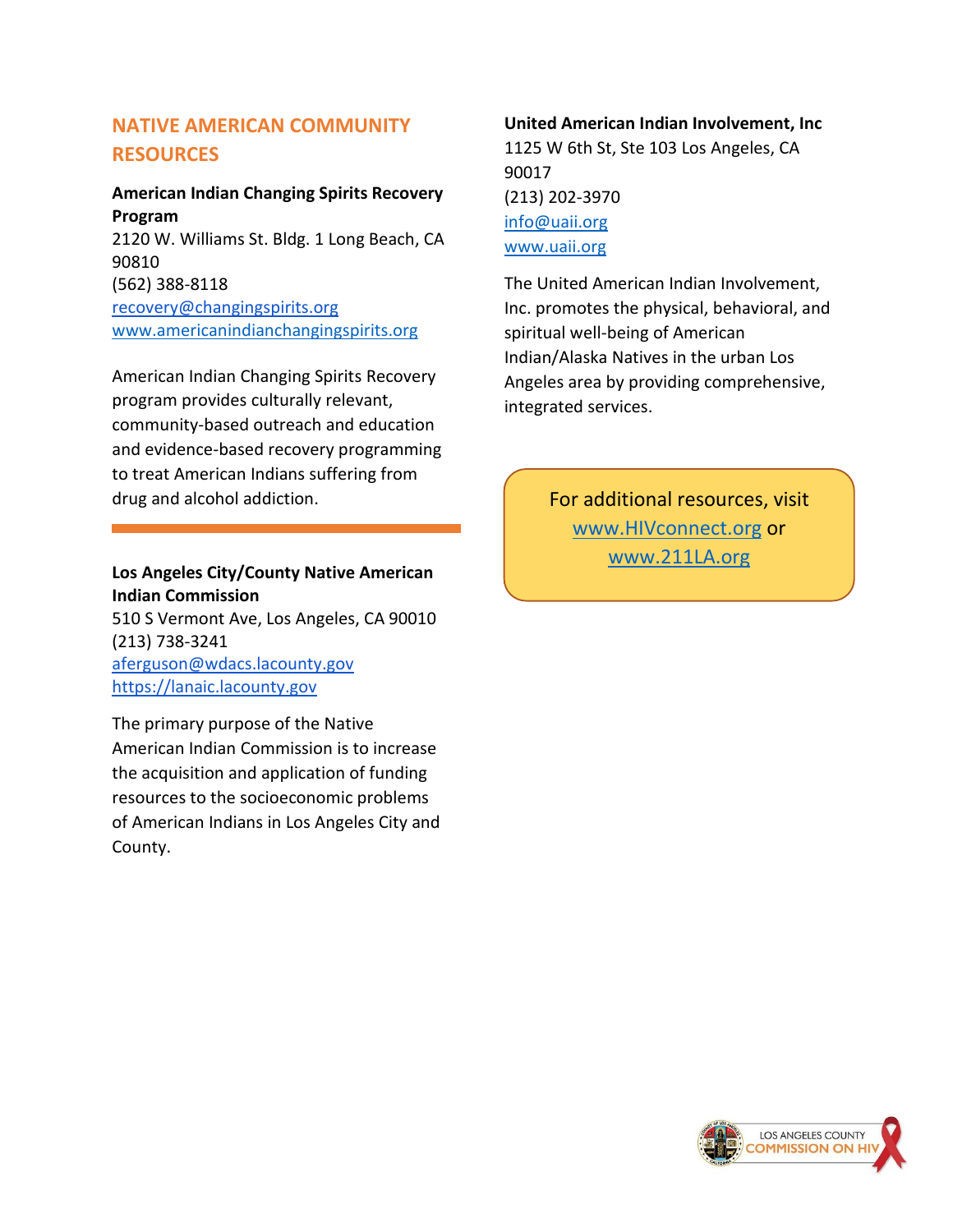## **LGBTQ+ COMMUNITY RESOURCES**

**APLA Health** 611 S. Kingsley Dr. Los Angeles, CA 90005 (213) 201-1600 [info@apla.org](mailto:info@apla.org) [www.aplahealth.org](http://www.aplahealth.org/)

APLA Health strives to achieve health care equity and promote the well-being of the LGBTQ+ community and people living with and affected by HIV/AIDS.

#### **Los Angeles LGBT Center**

ANITA MAY ROSENSTEIN CAMPUS 1118 N McCadden Place Los Angeles, CA 90032 (323) 993-7622

#### CENTER SOUTH

2313 W MLK Jr. Blvd, Los Angeles, CA 90008 (323) 860-3799

#### CENTER WEHO

8745 Santa Monica Blvd 2nd Floor West Hollywood, CA 90069 (323) 993-7500

#### CAMPUS ANNEX

1111 N. Las Palmas Ave. Los Angeles, CA 90038

MCDONALD/WRIGHT BUILDING 1625 N Schrader Blvd, Los Angeles, CA 90028 (323) 993-7400

MI CENTRO 553 S Clarence St Los Angeles, CA 90033 (323) 286-7224

#### TRIANGLE SQUARE

1602 Ivar Ave. Los Angeles, CA 90028 THE VILLAGE AT ED GOULD PLAZA 1125 N. McCadden Place Los Angeles, CA 90038 (323) 993-7400

#### [https://lalgbtcenter.org](https://lalgbtcenter.org/)

The Los Angeles LGBT Center provides a place where LGBTQ+ people can thrive as healthy, equal, and complete members of society.

## **MemorialCare Long Beach Medical Center**

2017 E 4th St Long Beach, CA 90814 (562) 434-4455 ext. 230 [www.centerlb.org/healthservices/](http://www.centerlb.org/healthservices/)

The LGBT Center and MemorialCare Long Beach Medical Center partnered together to provide the LGBTQ+ community with targeted healthcare services.

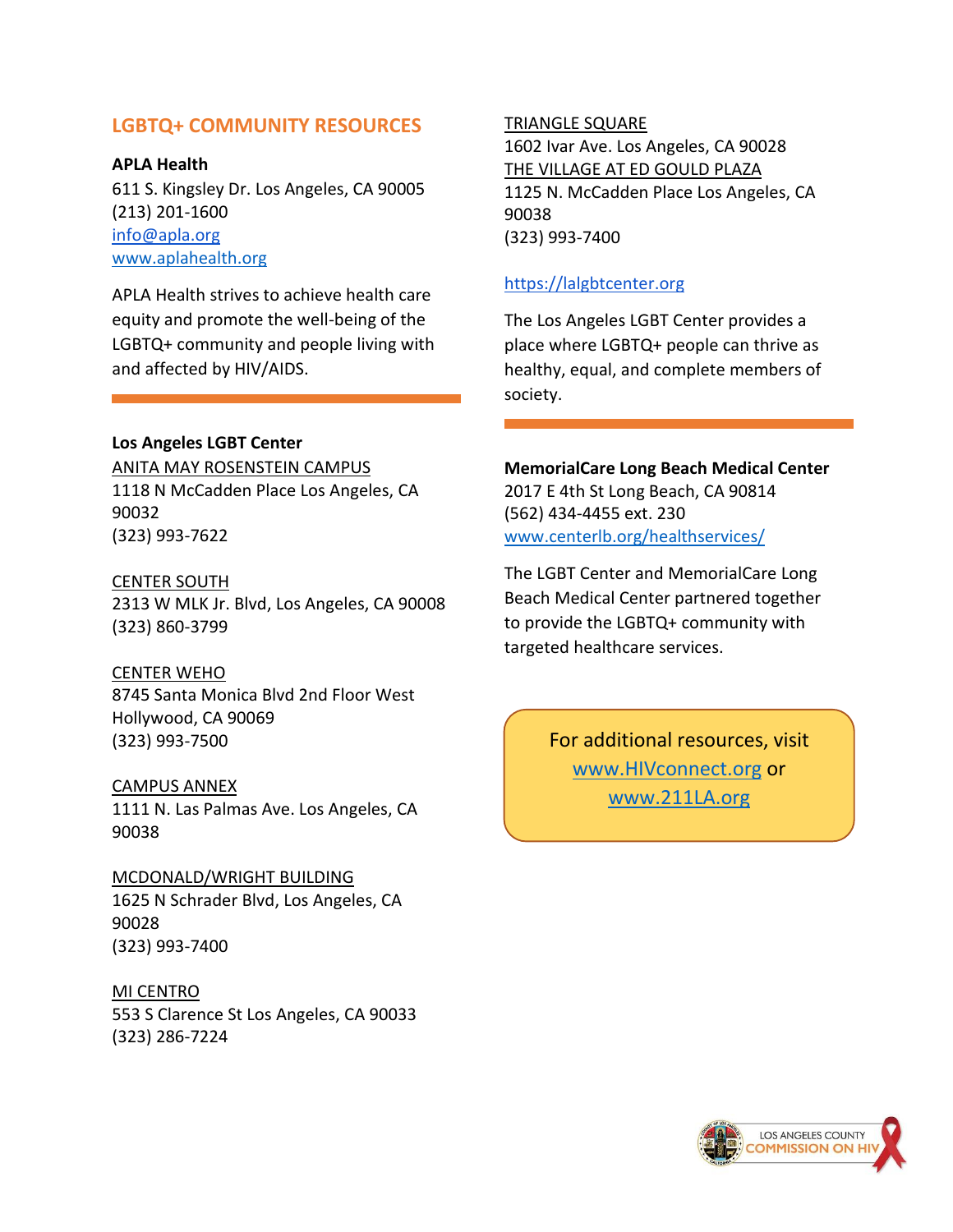## **LGBTQ+ COMMUNITY RESOURCES – TRANSGENDER FOCUSED**

## **Children's Hospital Los Angeles - The Center for Transyouth Health and Development** 5000 Sunset Blvd 4th Floor Los Angeles, CA 90027 (323) 361-2153

[ctyhd@chla.usc.edu](mailto:ctyhd@chla.usc.edu) [www.chla.org/the-center-transyouth](http://www.chla.org/the-center-transyouth-health-and-development)[health-and-development](http://www.chla.org/the-center-transyouth-health-and-development)

The Center for Transyouth Health and Development is dedicated to providing affirming care for transgender and gender diverse children, adolescents, and young adults and their families.

**Los Angeles LGBT Center – Trans Wellness Center** 3055 Wilshire Blvd., Suite 360 Los Angeles, CA 90010 (323) 993-2900 [transwellness@lalgbtcenter.org](mailto:transwellness@lalgbtcenter.org) [www.mytranswellness.org](http://www.mytranswellness.org/)

The Trans Wellness Center provides comprehensive resources and services for transgender and non-binary people.

For additional resources, visit [www.HIVconnect.org](http://www.hivconnect.org/) or [www.211LA.org](http://www.211la.org/) 

#### **Invisible Transmen**

[invisibletmen.com](http://www.invisibletransmen.com/)

Invisible Transmen is a platform for Transmen from all walks of life to share their stories. This platform was created to allow Transmasculine men to gain visibility.